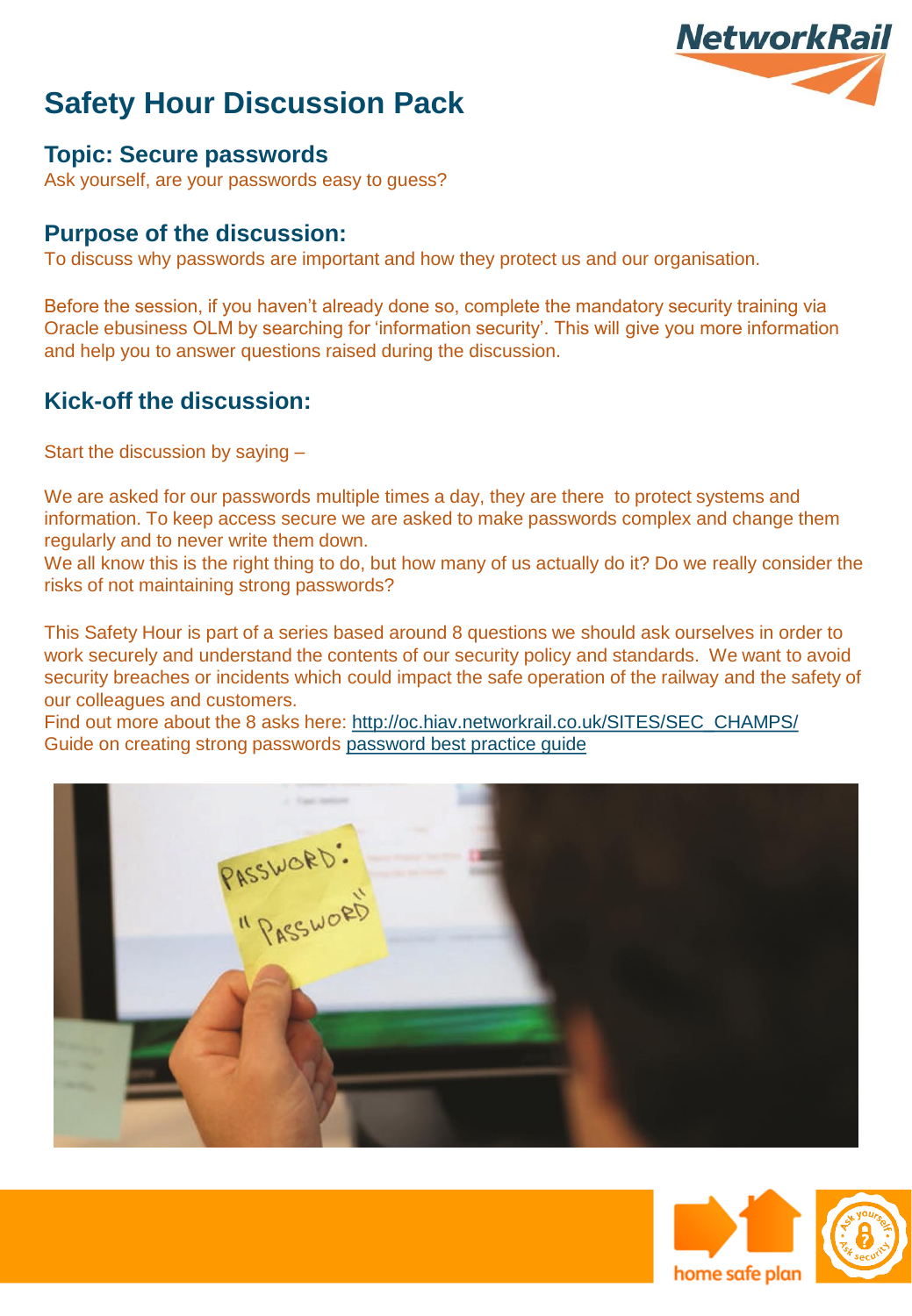

**Topic:** Ask yourself, are your passwords easy to guess?

Discussion points: Use below to plan your facilitated discussion. Remember, you don't have to have all the answers – the role of the facilitator is to create an engaging discussion where everyone identifies and commits to solutions.

| <b>Discussion points</b>            | <b>Supporting notes</b>                                                                                                                                                                                                                                                                              |
|-------------------------------------|------------------------------------------------------------------------------------------------------------------------------------------------------------------------------------------------------------------------------------------------------------------------------------------------------|
| Why do we need strong<br>passwords? | Who might want to hack our passwords in order to access our<br>information and systems? What information might they want?<br>What might they be able to do if they logged into our systems?                                                                                                          |
|                                     | What systems do we use, financial, HR, critical systems?<br>What sensitive or valuable information do we have access to -<br>commercially valuable, reputationally damaging, of interest to<br>terrorists?<br>Would you want everyone to see your records? How much you get<br>paid? Where you live? |
|                                     | All these things are protecting by our passwords, our encryption<br>is strong but not if the password is weak.                                                                                                                                                                                       |
|                                     | How would you feel if someone accessed your personal phone or<br>laptop?                                                                                                                                                                                                                             |
|                                     | Would it be embarrassing? Damage your reputation? Financially<br>$\bullet$<br>harmful?<br>What could be done with that data?                                                                                                                                                                         |
|                                     | We need to think of our professional devices in the same way.                                                                                                                                                                                                                                        |
|                                     | Key messages here are:<br>Strong passwords prevent theft, deletion or damage to our<br>information assets and unauthorised access to our systems.<br>We should all be conscious of the value of our information and<br>systems.                                                                      |



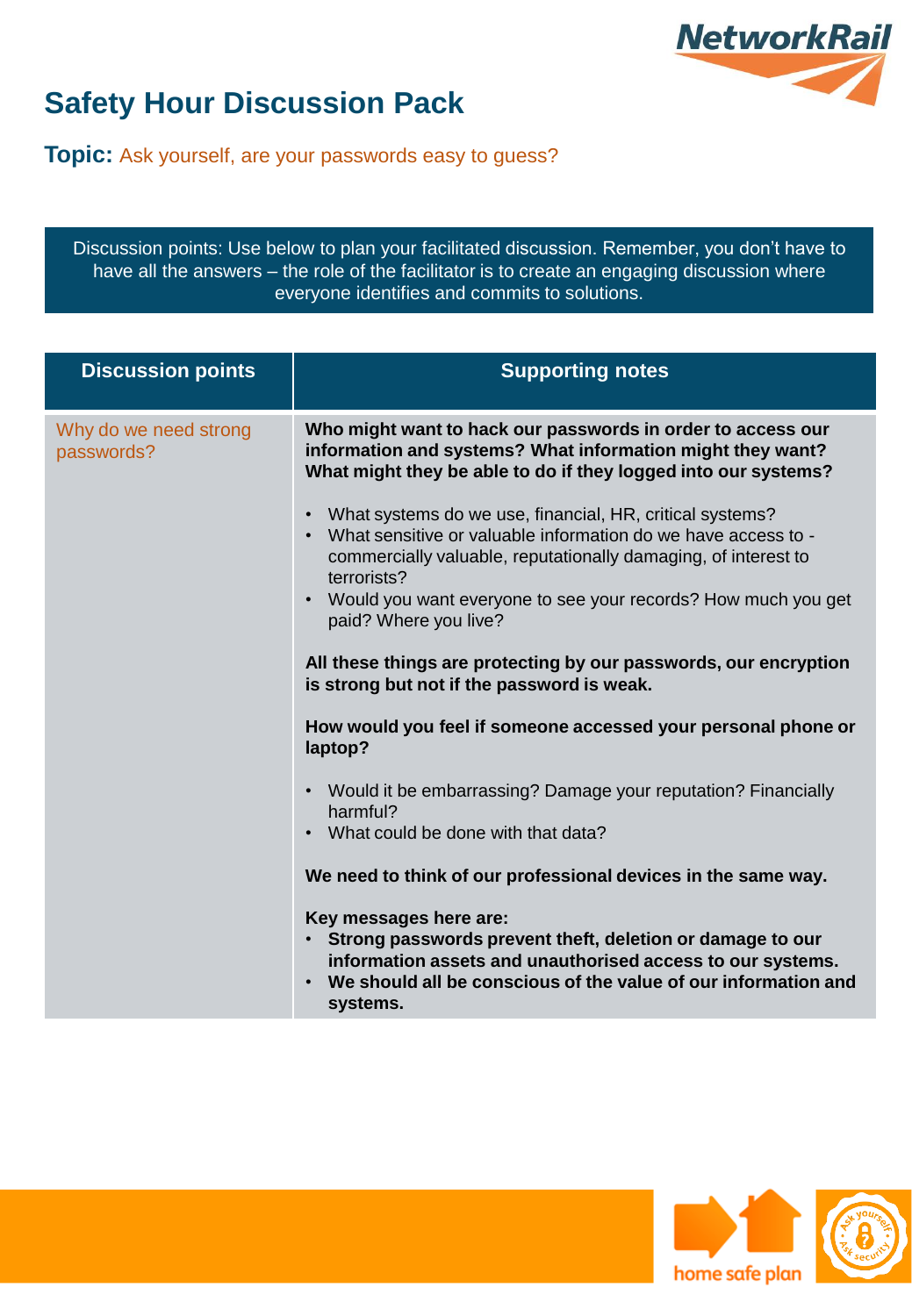

**Topic:** Ask yourself, are your passwords easy to guess?

Discussion points: Use below to plan your facilitated discussion. Remember, you don't have to have all the answers – the role of the facilitator is to create an engaging discussion where everyone identifies and commits to solutions.

| <b>Discussion points</b>                           | <b>Supporting notes</b>                                                                                                                                                                                                                                                                                                                                                                                                                                       |
|----------------------------------------------------|---------------------------------------------------------------------------------------------------------------------------------------------------------------------------------------------------------------------------------------------------------------------------------------------------------------------------------------------------------------------------------------------------------------------------------------------------------------|
| What happens if we don't<br>have strong passwords? | You might have seen in the press about TalkTalk, Tesco Bank,<br>Ashley Madison Ask the group - has anyone had their data<br>hacked?                                                                                                                                                                                                                                                                                                                           |
|                                                    | How did it make them feel?<br>Could it be because of a weak password?<br>If someone had your personal details could they guess your<br>passwords?                                                                                                                                                                                                                                                                                                             |
|                                                    | Are the passwords you use for work as strong as your personal<br>passwords? Are they the same passwords?                                                                                                                                                                                                                                                                                                                                                      |
|                                                    | What prevents you from having strong passwords?                                                                                                                                                                                                                                                                                                                                                                                                               |
|                                                    | Too hard to remember?<br>Too many passwords?<br>$\bullet$<br>Don't see the importance of having strong passwords?                                                                                                                                                                                                                                                                                                                                             |
|                                                    | Key messages here are:<br>A password for our systems should be just as strong as the<br>ones you'd use to protect your personal information (such as<br>internet banking).<br>Passwords can be broken using guessing (common password),<br>educated guessing (by finding out information about the user)<br>or using software to hack the password<br>• You are a target for criminals because you work on our<br>countries critical national infrastructure. |



/